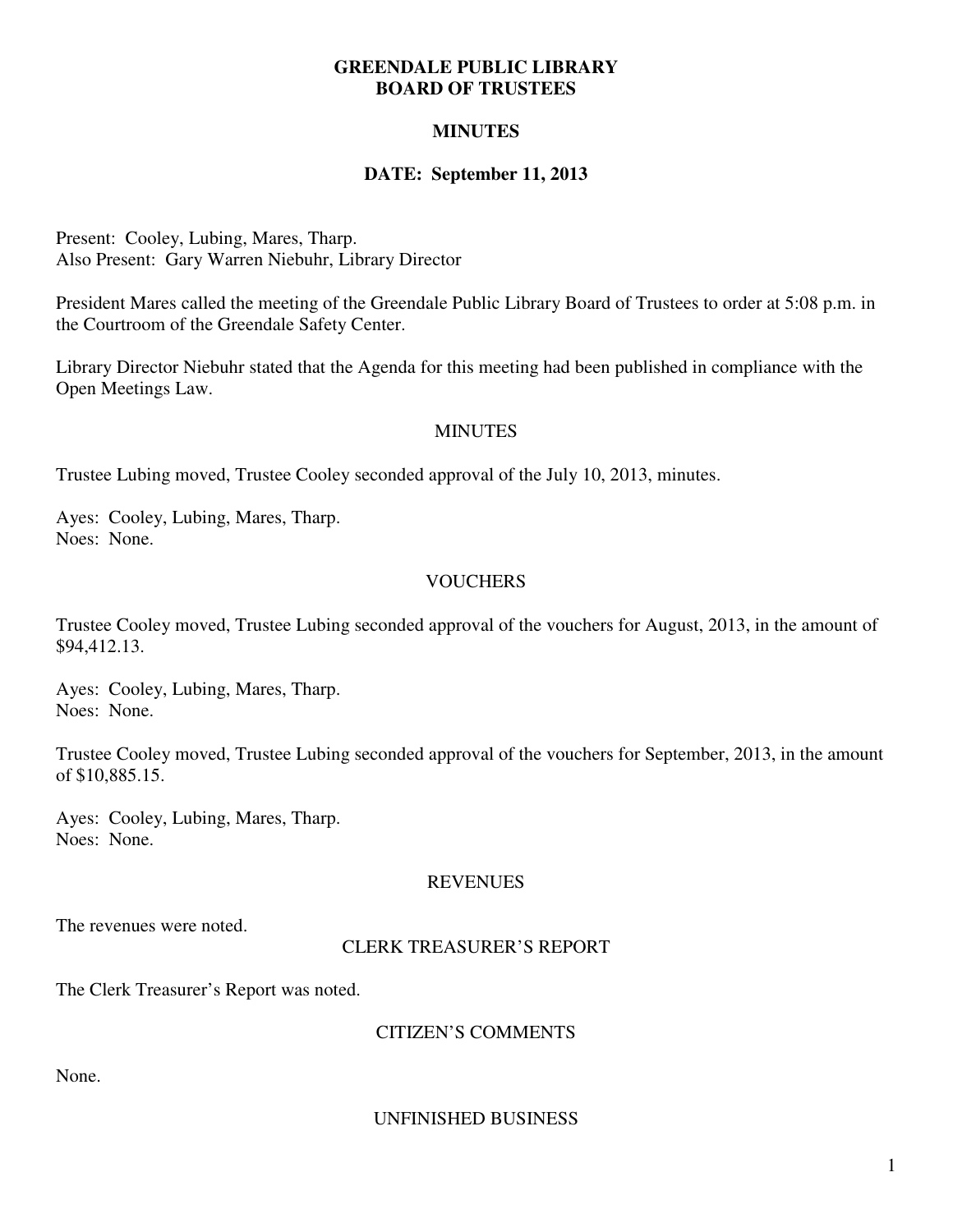The grand opening of the Community Learning Center will be held on Saturday, September 21, at 11:00 a.m. A discussion was held on the press release issued for the event with a note that the Library Board was not listed as a participant in the CLCAC.

The Director informed the Board that the RFID project was completed. Staff is training on RFID for the public on a soft opening basis with the grand opening date as the target for full usage.

Trustee Lubing moved, Trustee Cooley seconded, a motion to approve the nomination of Marc Padron to the Community Learning Center Advisory Committee.

Ayes: Cooley, Lubing, Mares, Tharp. Noes: None.

At 5:27 p.m., Trustee Tharp left the meeting and the Board halted business until 5:37 p.m. when Trustee Tharp returned.

Trustee Lubing moved, Trustee Tharp seconded, approval of the Electronic Device Circulation and Liability Policy.

Ayes: Cooley, Lubing, Mares, Tharp. Noes: None.

The Director reviewed the Planned Use for Unrestricted Funds document as presented. The Director told the Board that the Greendale Public Library Foundation, Inc., has pledged \$10,000 towards the RFID project in 2013 and is considering additional support over the life of the loan from the Village. President Mares asked that this topic be an agenda item each month.

## NEW BUSINESS

Trustee Lubing moved, Trustee Cooley seconded, a motion to allow the Library staff to immediately recycle its discards that are not optimal to sell.

Ayes: Cooley, Lubing, Mares, Tharp. Noes: None.

Trustee Lubing moved, Trustee Tharp seconded, a motion to raise the minimum fine threshold from \$1.00 to \$5.00.

Ayes: Cooley, Lubing, Mares, Tharp. Noes: None.

Trustee Cooley moved, Trustee Lubing seconded, a motion to sign the 2014-2015 Milwaukee County Federated Library System Member Agreement.

Ayes: Cooley, Lubing, Mares, Tharp. Noes: None.

A discussion was held on a recognition for former Trustee Taylor regarding his twenty-five years of service on the Library Board.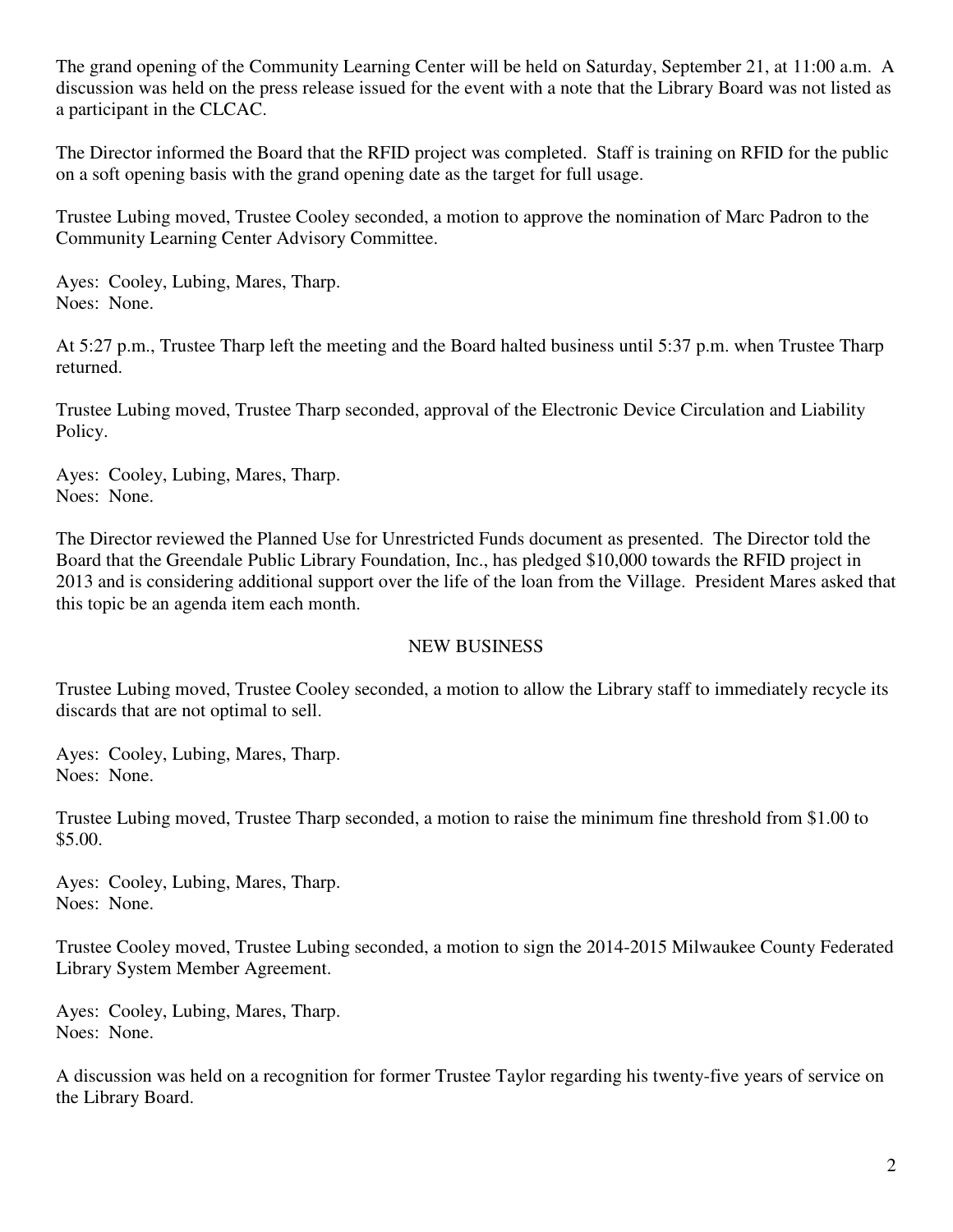A discussion was held on the limited services that will be available on January 20, 2014, due to a conversion to the Sierra operating software provided by MCFLS. Trustee Cooley moved, Trustee Lubing seconded, a motion to modify the Library's hours for January 20, 2014, to 8:00 a.m. until 4:30 p.m.

Ayes: Cooley, Lubing, Mares, Tharp. Noes: None.

The Director reviewed the first draft of the 2014 budget to be presented to the Village Manager. The Board discussed the request to present an additional draft budget with a 5% reduction.

Trustee Lubing moved, Trustee Cooley seconded, a motion to present the first draft of the 2013 budget to the Village Manager with the understanding that the Board will review any request for actual reductions at the time they need to be made.

Ayes: Cooley, Lubing, Mares, Tharp. Noes: None.

### **CORRESPONDENCE**

None.

# PRESIDENT'S REPORT

None.

# DIRECTOR'S REPORT

The Director noted that the circulation for the month of July was the  $8<sup>th</sup>$  best month in the history of the Library.

## GREENDALE PUBLIC LIBRARY FOUNDATION, INC., MONTHLY REPORT

None.

# CALENDAR

None.

DISCUSSION

None.

## ADJOURNMENT

The meeting adjourned at 6:22 p.m.

Respectfully submitted, Gary Warren Niebuhr Library Director

Oct. 9: Budget to Village Board; Nov. 13: Joint Meeting with Foundation Board officers; Dec. 11: Review of Library Plan; Jan. 8: Library Director Review & Review of Library Board Policies; Feb. 12: Open; March